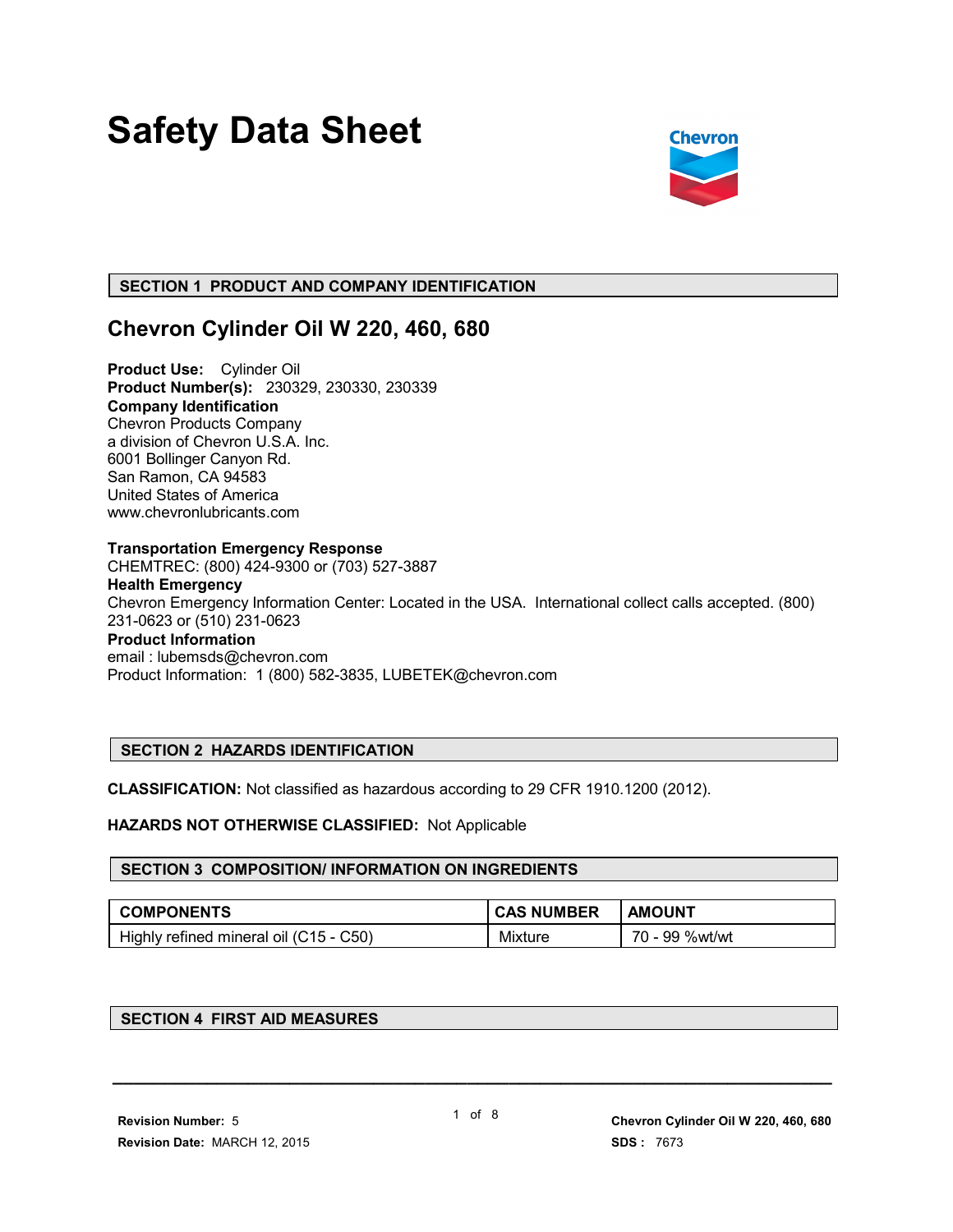#### **Description of first aid measures**

**Eye:** No specific first aid measures are required. As a precaution, remove contact lenses, if worn, and flush eyes with water.

**Skin:** No specific first aid measures are required. As a precaution, remove clothing and shoes if contaminated. To remove the material from skin, use soap and water. Discard contaminated clothing and shoes or thoroughly clean before reuse.

**Ingestion:** No specific first aid measures are required. Do not induce vomiting. As a precaution, get medical advice.

**Inhalation:** No specific first aid measures are required. If exposed to excessive levels of material in the air, move the exposed person to fresh air. Get medical attention if coughing or respiratory discomfort occurs.

#### **Most important symptoms and effects, both acute and delayed IMMEDIATE HEALTH EFFECTS**

**Eye:** Not expected to cause prolonged or significant eye irritation.

**Skin:** Contact with the skin is not expected to cause prolonged or significant irritation. Contact with the skin is not expected to cause an allergic skin response. Not expected to be harmful to internal organs if absorbed through the skin.

**Ingestion:** Not expected to be harmful if swallowed.

**Inhalation:** Not expected to be harmful if inhaled. Contains a petroleum-based mineral oil. May cause respiratory irritation or other pulmonary effects following prolonged or repeated inhalation of oil mist at airborne levels above the recommended mineral oil mist exposure limit. Symptoms of respiratory irritation may include coughing and difficulty breathing.

#### **DELAYED OR OTHER HEALTH EFFECTS:** Not classified

**Indication of any immediate medical attention and special treatment needed** Not Applicable

#### **SECTION 5 FIRE FIGHTING MEASURES**

**EXTINGUISHING MEDIA:** Use water fog, foam, dry chemical or carbon dioxide (CO2) to extinguish flames.

#### **PROTECTION OF FIRE FIGHTERS:**

**Fire Fighting Instructions:** This material will burn although it is not easily ignited. See Section 7 for proper handling and storage. For fires involving this material, do not enter any enclosed or confined fire space without proper protective equipment, including self-contained breathing apparatus.

**Combustion Products:** Highly dependent on combustion conditions. A complex mixture of airborne solids, liquids, and gases including carbon monoxide, carbon dioxide, and unidentified organic compounds will be evolved when this material undergoes combustion.

#### **SECTION 6 ACCIDENTAL RELEASE MEASURES**

**Protective Measures:** Eliminate all sources of ignition in vicinity of spilled material.

**Spill Management:** Stop the source of the release if you can do it without risk. Contain release to prevent further contamination of soil, surface water or groundwater. Clean up spill as soon as possible, observing precautions in Exposure Controls/Personal Protection. Use appropriate techniques such as applying non-combustible absorbent materials or pumping. Where feasible and appropriate, remove contaminated soil. Place contaminated materials in disposable containers and dispose of in a manner consistent with applicable regulations.

**Reporting:** Report spills to local authorities and/or the U.S. Coast Guard's National Response Center at (800) 424-8802 as appropriate or required.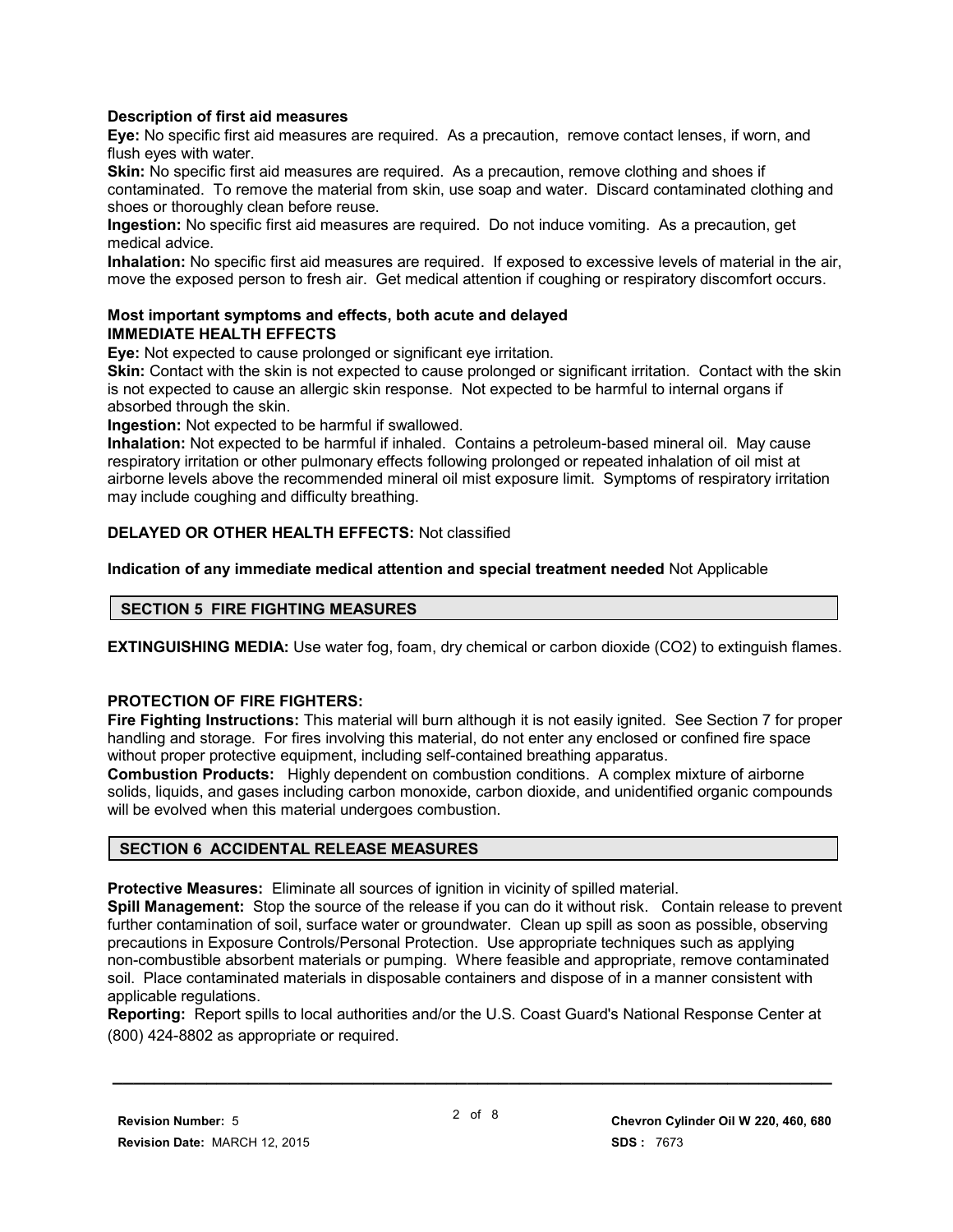#### **SECTION 7 HANDLING AND STORAGE**

**General Handling Information:** Avoid contaminating soil or releasing this material into sewage and drainage systems and bodies of water.

**Static Hazard:** Electrostatic charge may accumulate and create a hazardous condition when handling this material. To minimize this hazard, bonding and grounding may be necessary but may not, by themselves, be sufficient. Review all operations which have the potential of generating and accumulating an electrostatic charge and/or a flammable atmosphere (including tank and container filling, splash filling, tank cleaning, sampling, gauging, switch loading, filtering, mixing, agitation, and vacuum truck operations) and use appropriate mitigating procedures.

**Container Warnings:** Container is not designed to contain pressure. Do not use pressure to empty container or it may rupture with explosive force. Empty containers retain product residue (solid, liquid, and/or vapor) and can be dangerous. Do not pressurize, cut, weld, braze, solder, drill, grind, or expose such containers to heat, flame, sparks, static electricity, or other sources of ignition. They may explode and cause injury or death. Empty containers should be completely drained, properly closed, and promptly returned to a drum reconditioner or disposed of properly.

#### **SECTION 8 EXPOSURE CONTROLS/PERSONAL PROTECTION**

#### **GENERAL CONSIDERATIONS:**

Consider the potential hazards of this material (see Section 3), applicable exposure limits, job activities, and other substances in the work place when designing engineering controls and selecting personal protective equipment. If engineering controls or work practices are not adequate to prevent exposure to harmful levels of this material, the personal protective equipment listed below is recommended. The user should read and understand all instructions and limitations supplied with the equipment since protection is usually provided for a limited time or under certain circumstances.

Special note: Do not use in breathing air apparatus or medical equipment.

#### **ENGINEERING CONTROLS:**

Use in a well-ventilated area.

#### **PERSONAL PROTECTIVE EQUIPMENT**

**Eye/Face Protection:** No special eye protection is normally required. Where splashing is possible, wear safety glasses with side shields as a good safety practice.

**Skin Protection:** No special protective clothing is normally required. Where splashing is possible, select protective clothing depending on operations conducted, physical requirements and other substances in the workplace. Suggested materials for protective gloves include: 4H (PE/EVAL), Neoprene, Nitrile Rubber, Viton.

**Respiratory Protection:** No respiratory protection is normally required.

If user operations generate an oil mist, determine if airborne concentrations are below the occupational exposure limit for mineral oil mist. If not, wear an approved respirator that provides adequate protection from the measured concentrations of this material. For air-purifying respirators use a particulate cartridge. Use a positive pressure air-supplying respirator in circumstances where air-purifying respirators may not provide adequate protection.

#### **Occupational Exposure Limits:**

| <b>Component</b>                  | Agency   | <b>TWA</b>       | <b>STEL</b> | <b>Ceiling</b> | <b>Notation</b> |
|-----------------------------------|----------|------------------|-------------|----------------|-----------------|
| Highly refined mineral oil (C15 - | OSHA Z-1 | $5 \text{ mg/m}$ | $- -$       | $- -$          | $- -$           |
|                                   |          |                  |             |                |                 |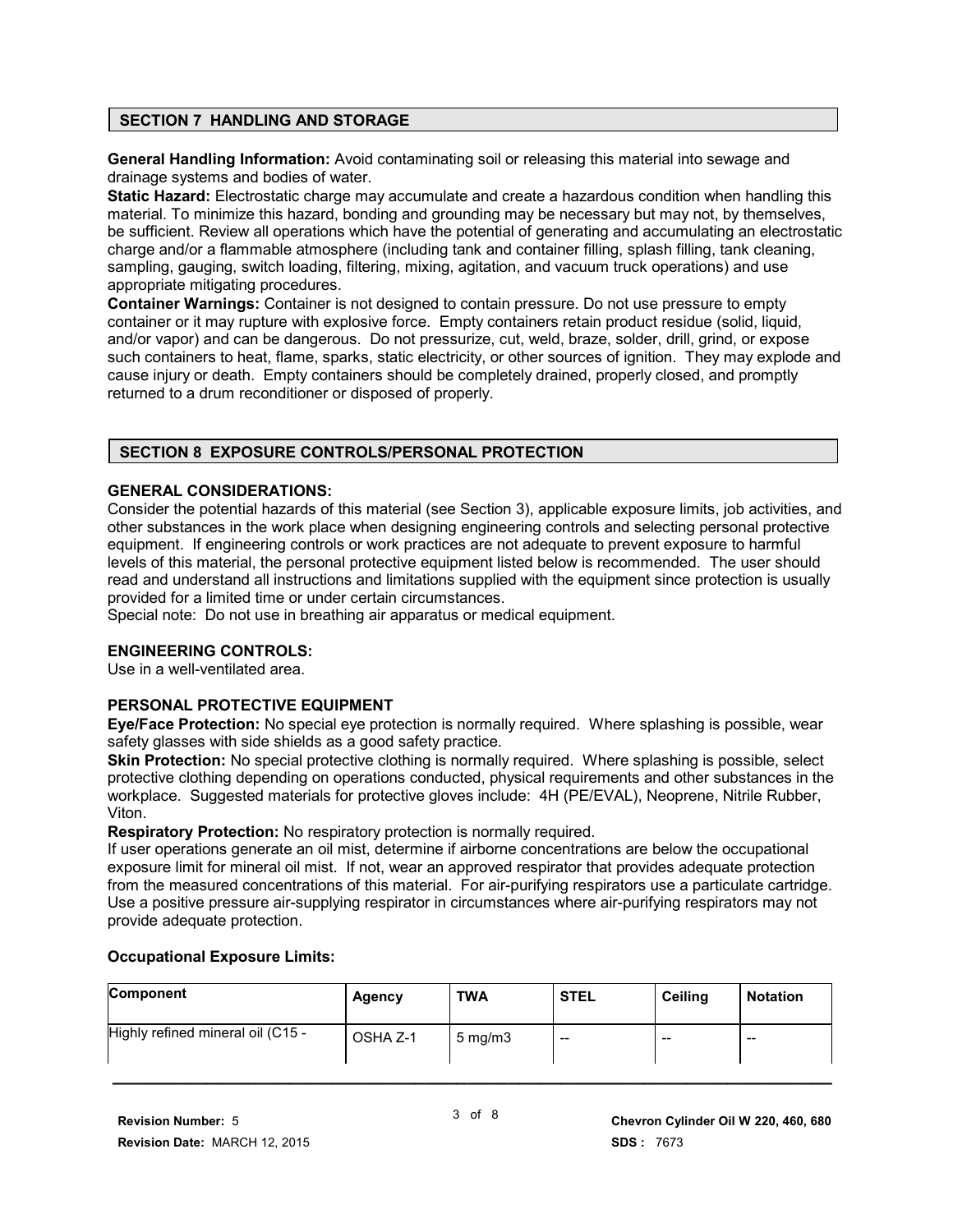| C50                                      |              |                     |             |                          |     |
|------------------------------------------|--------------|---------------------|-------------|--------------------------|-----|
| Highly refined mineral oil (C15 -<br>C50 | <b>ACGIH</b> | $5 \,\mathrm{mq/m}$ | 10 mg/m $3$ | $\overline{\phantom{a}}$ | --- |

Consult local authorities for appropriate values.

#### **SECTION 9 PHYSICAL AND CHEMICAL PROPERTIES**

**Attention: the data below are typical values and do not constitute a specification.**

**Color:** Brown **Physical State:** Liquid **Odor:** Petroleum odor **Odor Threshold:** No data available **pH:** Not Applicable **Vapor Pressure:** <0.01 mmHg @ 37.8 °C (100 °F) **Vapor Density (Air = 1):** >1 **Initial Boiling Point:** 315°C (599°F) **Solubility:** Soluble in hydrocarbons; insoluble in water **Freezing Point:** Not Applicable **Specific Gravity:** 0.89 kg/l - 0.9 kg/l @ 15.6°C (60.1°F) / 15.6°C (60.1°F) **Viscosity:** 198 mm2/s @ 40°C (104°F) Minimum **Evaporation Rate:** No data available **Decomposition temperature:** No Data Available **Octanol/Water Partition Coefficient:** No data available

#### **FLAMMABLE PROPERTIES:**

**Flammability (solid, gas):** No Data Available

**Flashpoint:** (Cleveland Open Cup) 235 °C (455 °F) Minimum **Autoignition:** No data available **Flammability (Explosive) Limits (% by volume in air):** Lower: Not Applicable Upper: Not Applicable

#### **SECTION 10 STABILITY AND REACTIVITY**

**Reactivity:** May react with strong acids or strong oxidizing agents, such as chlorates, nitrates, peroxides, etc.

**Chemical Stability:** This material is considered stable under normal ambient and anticipated storage and handling conditions of temperature and pressure.

**Incompatibility With Other Materials:** Not applicable

**Hazardous Decomposition Products:** None known (None expected) **Hazardous Polymerization:** Hazardous polymerization will not occur.

#### **SECTION 11 TOXICOLOGICAL INFORMATION**

#### **Information on toxicological effects**

**Serious Eye Damage/Irritation:** The eye irritation hazard is based on evaluation of data for product components.

**Skin Corrosion/Irritation:** The skin irritation hazard is based on evaluation of data for product components.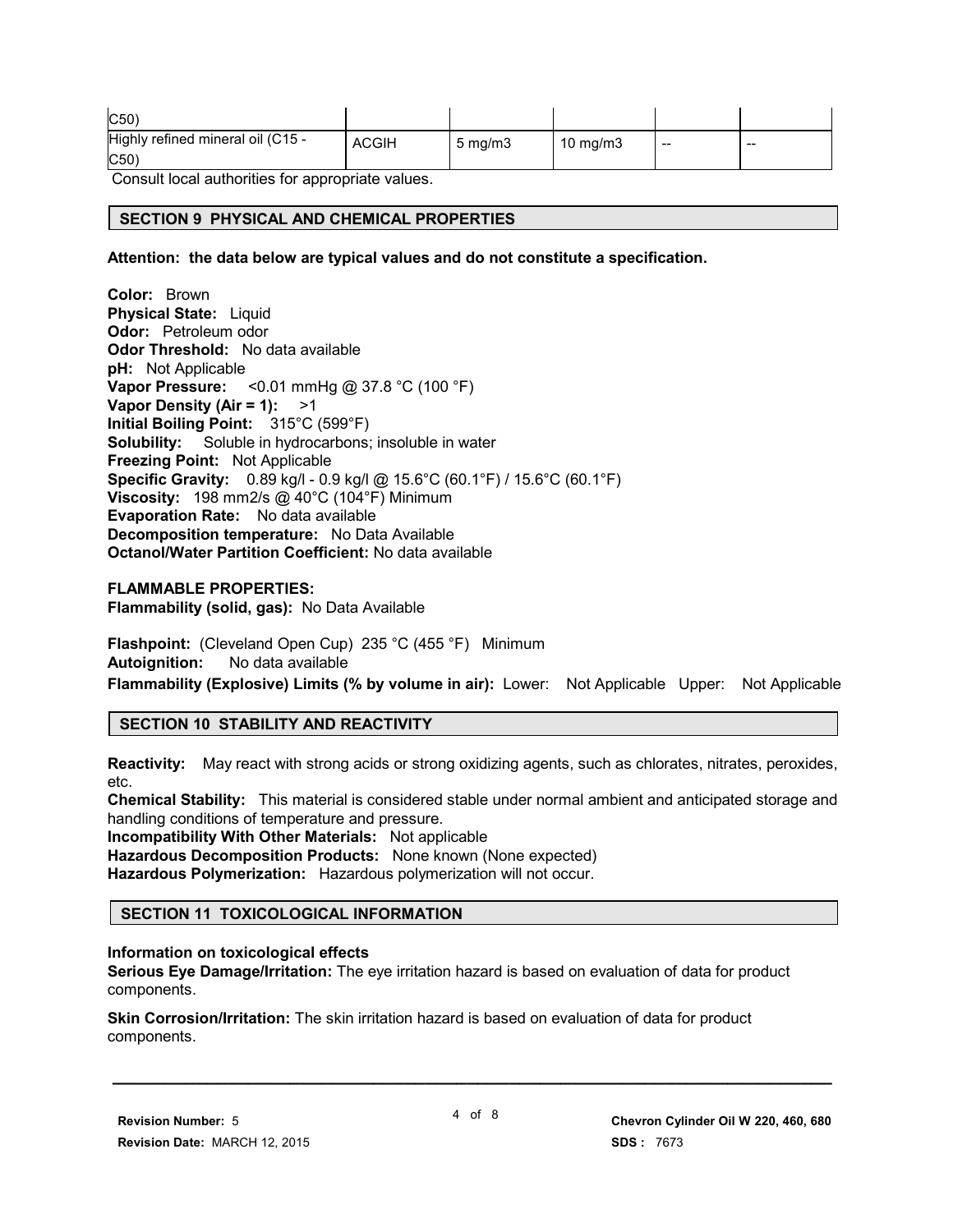**Skin Sensitization:** The skin sensitization hazard is based on evaluation of data for product components.

**Acute Dermal Toxicity:** The acute dermal toxicity hazard is based on evaluation of data for product components.

**Acute Oral Toxicity:** The acute oral toxicity hazard is based on evaluation of data for product components.

**Acute Inhalation Toxicity:** The acute inhalation toxicity hazard is based on evaluation of data for product components.

**Acute Toxicity Estimate:** Not Determined

**Germ Cell Mutagenicity:** The hazard evaluation is based on data for components or a similar material.

**Carcinogenicity:** The hazard evaluation is based on data for components or a similar material.

**Reproductive Toxicity:** The hazard evaluation is based on data for components or a similar material.

**Specific Target Organ Toxicity - Single Exposure:** The hazard evaluation is based on data for components or a similar material.

**Specific Target Organ Toxicity - Repeated Exposure:** The hazard evaluation is based on data for components or a similar material.

#### **ADDITIONAL TOXICOLOGY INFORMATION:**

 This product contains petroleum base oils which may be refined by various processes including severe solvent extraction, severe hydrocracking, or severe hydrotreating. None of the oils requires a cancer warning under the OSHA Hazard Communication Standard (29 CFR 1910.1200). These oils have not been listed in the National Toxicology Program (NTP) Annual Report nor have they been classified by the International Agency for Research on Cancer (IARC) as; carcinogenic to humans (Group 1), probably carcinogenic to humans (Group 2A), or possibly carcinogenic to humans (Group 2B). These oils have not been classified by the American Conference of Governmental Industrial Hygienists (ACGIH) as: confirmed human carcinogen (A1), suspected human carcinogen (A2), or confirmed animal carcinogen with unknown relevance to humans (A3).

#### **SECTION 12 ECOLOGICAL INFORMATION**

#### **ECOTOXICITY**

This material is not expected to be harmful to aquatic organisms. The product has not been tested. The statement has been derived from the properties of the individual components.

#### **MOBILITY**

No data available.

#### **PERSISTENCE AND DEGRADABILITY**

This material is not expected to be readily biodegradable. The biodegradability of this material is based on an evaluation of data for the components or a similar material.

The product has not been tested. The statement has been derived from the properties of the individual components.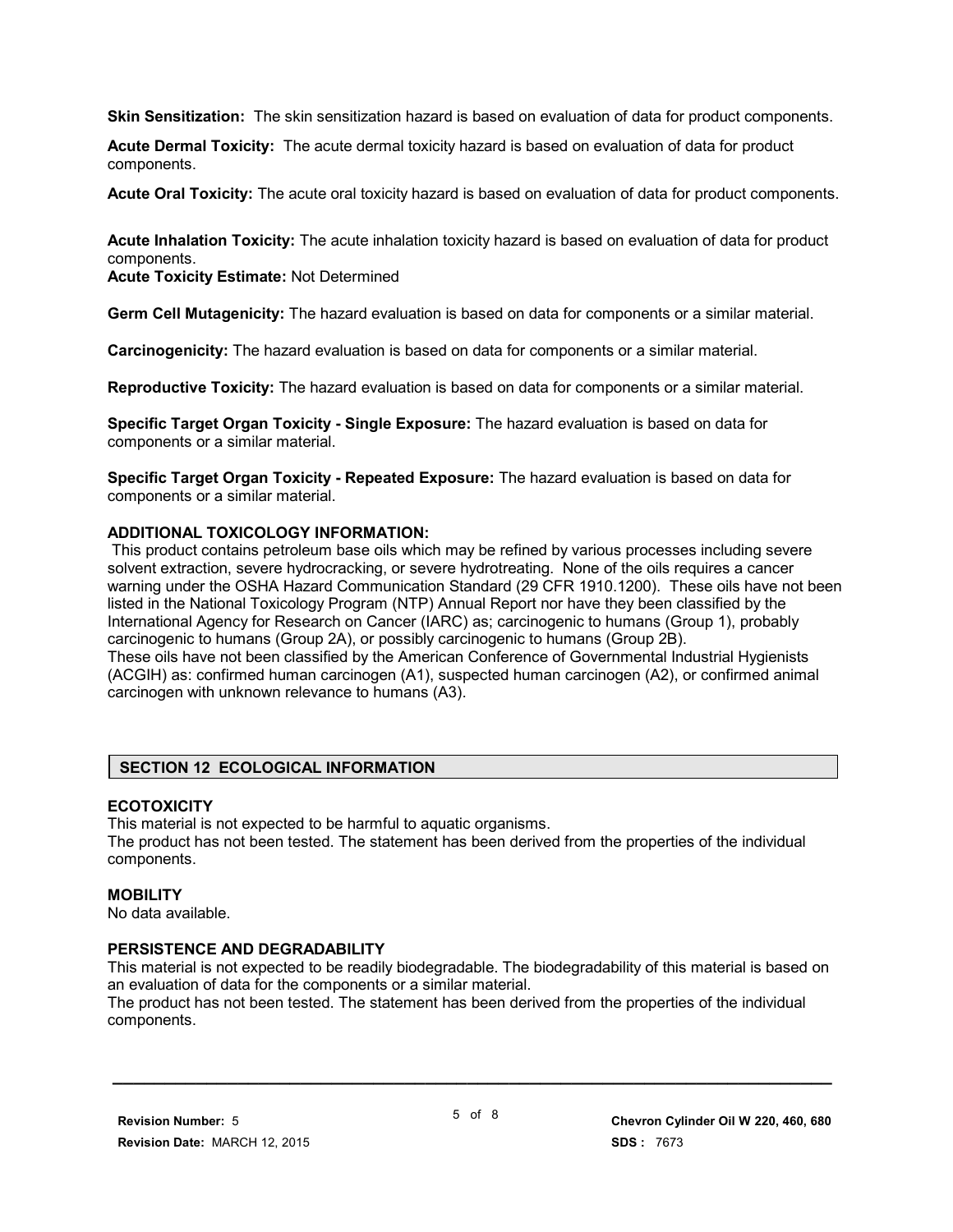#### **POTENTIAL TO BIOACCUMULATE**

Bioconcentration Factor: No data available. Octanol/Water Partition Coefficient: No data available

#### **SECTION 13 DISPOSAL CONSIDERATIONS**

Use material for its intended purpose or recycle if possible. Oil collection services are available for used oil recycling or disposal. Place contaminated materials in containers and dispose of in a manner consistent with applicable regulations. Contact your sales representative or local environmental or health authorities for approved disposal or recycling methods.

#### **SECTION 14 TRANSPORT INFORMATION**

The description shown may not apply to all shipping situations. Consult 49CFR, or appropriate Dangerous Goods Regulations, for additional description requirements (e.g., technical name) and mode-specific or quantity-specific shipping requirements.

**DOT Shipping Description:** PETROLEUM LUBRICATING OIL, NOT REGULATED AS A HAZARDOUS MATERIAL FOR TRANSPORTATION UNDER 49 CFR

**IMO/IMDG Shipping Description:** PETROLEUM LUBRICATING OIL; NOT REGULATED AS DANGEROUS GOODS FOR TRANSPORT UNDER THE IMDG CODE

**ICAO/IATA Shipping Description:** PETROLEUM LUBRICATING OIL; NOT REGULATED AS DANGEROUS GOODS FOR TRANSPORT UNDER ICAO TI OR IATA DGR

**Transport in bulk according to Annex II of MARPOL 73/78 and the IBC code:** Not applicable

#### **SECTION 15 REGULATORY INFORMATION**

- **EPCRA 311/312 CATEGORIES:** 1. Immediate (Acute) Health Effects: NO
	- 2. Delayed (Chronic) Health Effects: NO
	- 3. Fire Hazard: NO
	- 4. Sudden Release of Pressure Hazard: NO
	- 5. Reactivity Hazard: NO

REGULATORY LISTS SEARCHED:

| 01-1=IARC Group 1   | 03=EPCRA 313         |
|---------------------|----------------------|
| 01-2A=IARC Group 2A | 04=CA Proposition 65 |
| 01-2B=IARC Group 2B | 05=MA RTK            |
| 02=NTP Carcinogen   | 06=NJ RTK            |
|                     | 07=PA RTK            |

No components of this material were found on the regulatory lists above.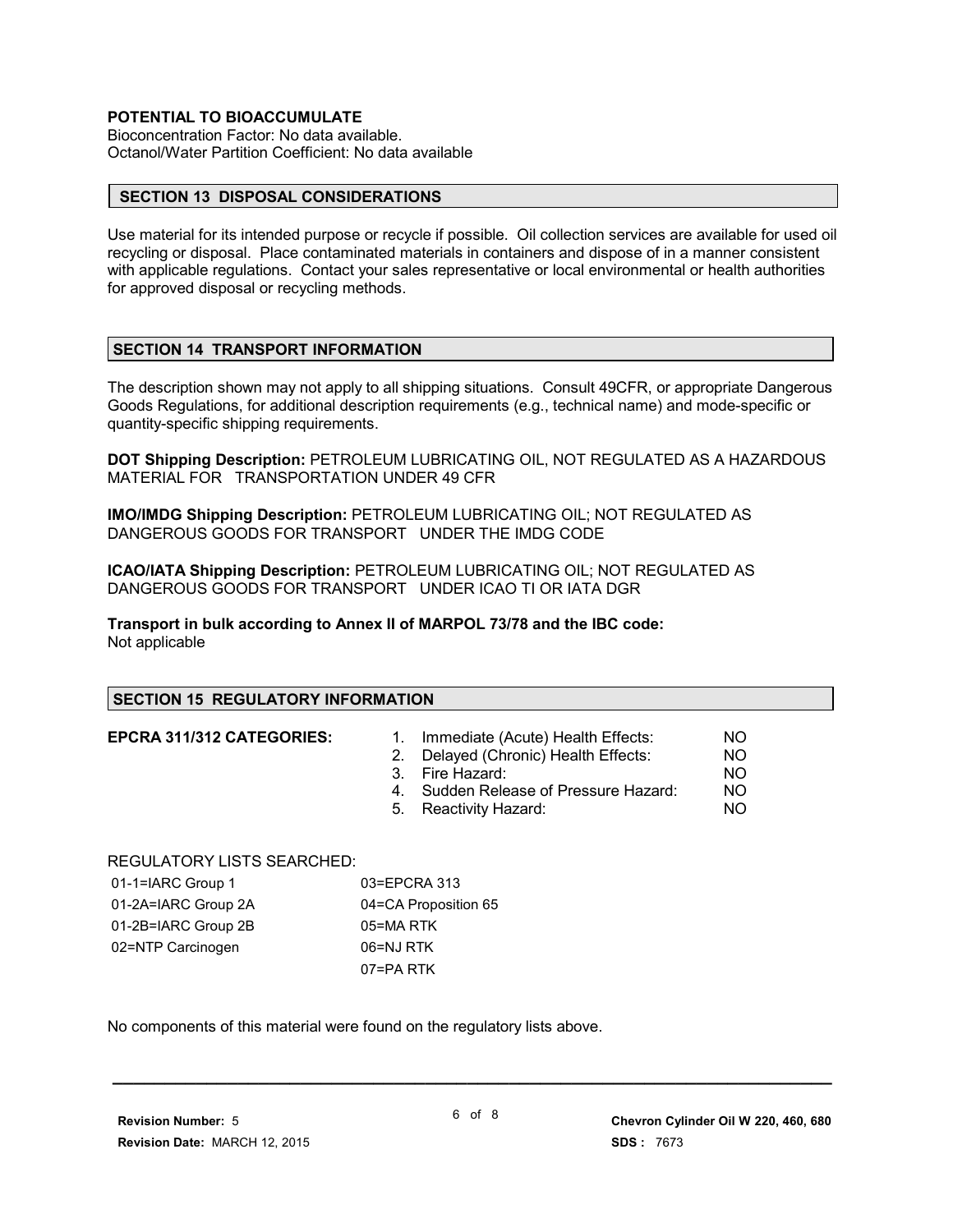#### **CHEMICAL INVENTORIES:**

All components comply with the following chemical inventory requirements: AICS (Australia), DSL (Canada), EINECS (European Union), IECSC (China), KECI (Korea), PICCS (Philippines), TSCA (United States).

One or more components does not comply with the following chemical inventory requirements: ENCS (Japan).

#### **NEW JERSEY RTK CLASSIFICATION:**

Under the New Jersey Right-to-Know Act L. 1983 Chapter 315 N.J.S.A. 34:5A-1 et. seq., the product is to be identified as follows: PETROLEUM OIL (Lubricating oil)

**NFPA RATINGS:** Health: 0 Flammability: 1 Reactivity: 0

**HMIS RATINGS:** Health: 1 Flammability: 1 Reactivity: 0 (0-Least, 1-Slight, 2-Moderate, 3-High, 4-Extreme, PPE:- Personal Protection Equipment Index recommendation, \*- Chronic Effect Indicator). These values are obtained using the guidelines or published evaluations prepared by the National Fire Protection Association (NFPA) or the National Paint and Coating Association (for HMIS ratings).

#### **LABEL RECOMMENDATION:**

Label Category : INDUSTRIAL OIL 1 - IND1

**REVISION STATEMENT:** This revision updates the following sections of this Safety Data Sheet: 1 - 16 **Revision Date:** MARCH 12, 2015

#### **ABBREVIATIONS THAT MAY HAVE BEEN USED IN THIS DOCUMENT:**

| <b>TLV</b><br><b>Threshold Limit Value</b>                                        | <b>TWA</b><br>Time Weighted Average<br>$\overline{\phantom{0}}$                       |
|-----------------------------------------------------------------------------------|---------------------------------------------------------------------------------------|
| STEL -<br>Short-term Exposure Limit                                               | Permissible Exposure Limit<br>PEL.<br>$\overline{\phantom{a}}$                        |
| <b>Globally Harmonized System</b><br>GHS -                                        | <b>CAS</b><br><b>Chemical Abstract Service Number</b><br>$\overline{\phantom{0}}$     |
| American Conference of Governmental<br>ACGIH<br>$\sim$                            | <b>IMO/IMDG</b><br>International Maritime Dangerous Goods<br>$\overline{\phantom{a}}$ |
| Industrial Hygienists                                                             | Code                                                                                  |
| American Petroleum Institute<br>API<br>$\sim$                                     | <b>SDS</b><br>Safety Data Sheet                                                       |
| <b>HMIS</b><br>Hazardous Materials Information System<br>$\overline{\phantom{a}}$ | <b>NFPA</b><br>National Fire Protection Association (USA)                             |
| DOT.<br>Department of Transportation (USA)                                        | <b>NTP</b><br>National Toxicology Program (USA)<br>$\overline{\phantom{a}}$           |
| <b>IARC</b><br>International Agency for Research on<br>$\overline{\phantom{0}}$   | <b>OSHA</b><br>Occupational Safety and Health Administration                          |
| Cancer                                                                            |                                                                                       |
| NCEL<br>- New Chemical Exposure Limit                                             | EPA - Environmental Protection Agency                                                 |
| SCBA<br>Self-Contained Breathing Apparatus<br>$\sim$                              |                                                                                       |

Prepared according to the 29 CFR 1910.1200 (2012) by Chevron Energy Technology Company, 6001 Bollinger Canyon Road San Ramon, CA 94583.

**The above information is based on the data of which we are aware and is believed to be correct as of the date hereof. Since this information may be applied under conditions beyond our**